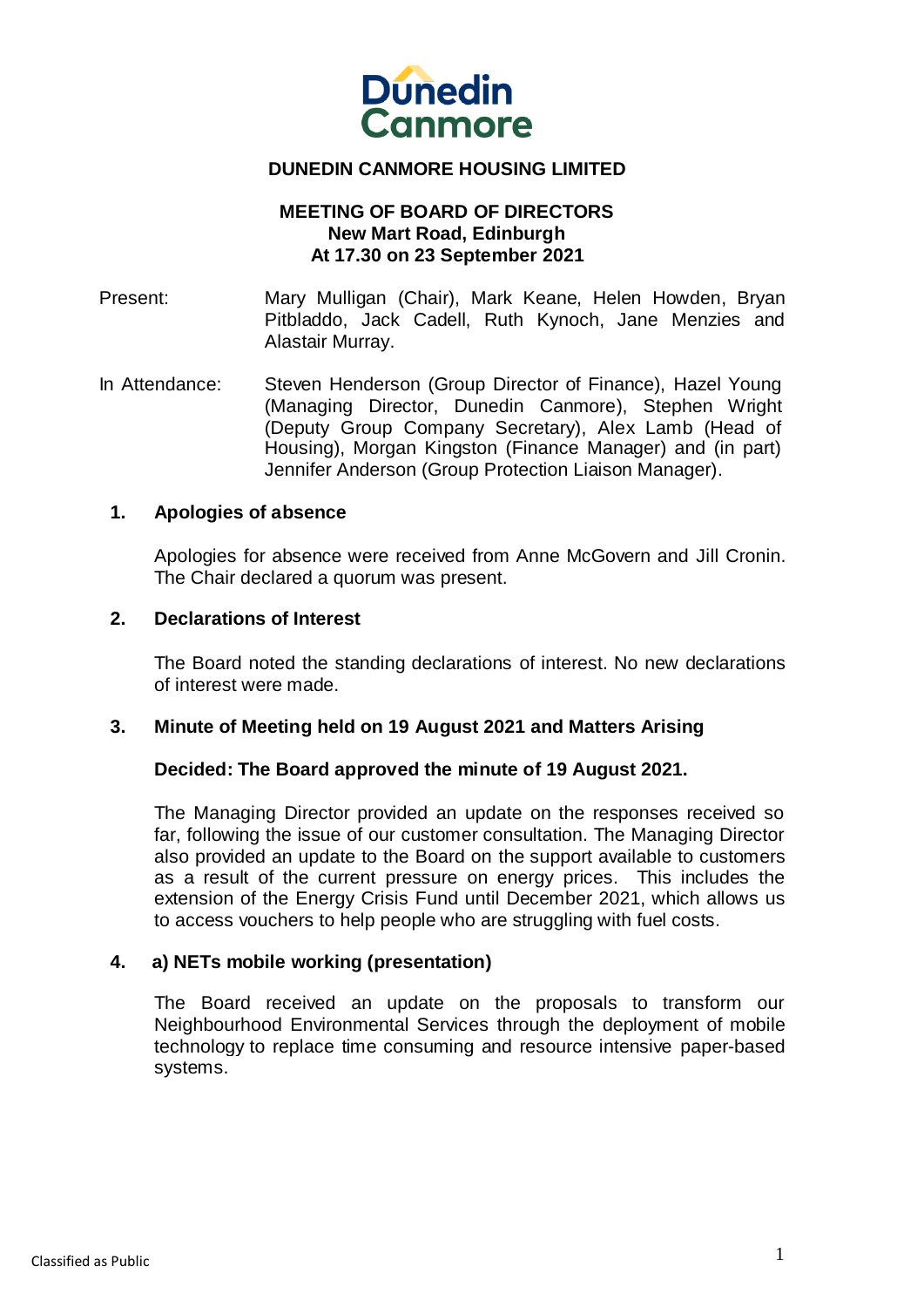The Board welcomed the development of the mobile technology and the benefit this would bring to both customers and staff. These benefits include: improved customer service through provision on more accurate and timely responses; operational efficiency gained through better access to management information; more control being given to employees to manage their working day. In particular, the Board welcomed the opportunity to capture and highlight the responsive service that our teams provide to support customers including where they receive *ad hoc* requests while out in our communities.

## **Decided: The Board noted the presentation.**

#### **b) Keep Scotland Beautiful**

The Board was updated on the outcome of a recent Wheatley Group Environmental Quality Standards Audit carried out on our developments by Keep Scotland Beautiful (KSB). The Board were pleased to note that the overall 5 star rating from the 2018 audit had been retained with an improved performance of +4.3%.

#### **Decided: The Board noted the report.**

#### **5. Revive project (presentation)**

The Board received a presentation on the Revive Scotland project - a moveon service for women suffering domestic abuse and at risk of homelessness - which forms part of our wider approach to preventing homelessness and supporting victims of domestic violence. The Board discussed the positive impact that the project would have and noted that there had seven referrals to date.

#### **Decided: The Board noted the presentation.**

#### **6. New Build: Roslin phase 2**

The Board received a report seeking approval to add 24 social rent properties and 14 mid-market rent properties at Roslin Phase 2.

The Board considered the contents of the report and in particular the high demand for affordable housing in this area. The Board also discussed the sustainability standards for development, including the silver standard which would be achieved at this development.

#### **Decided: The Board**

- **1) agreed that the Roslin Phase 2 project be added to our 5-year development programme; and**
- **2) noted that the project is also subject to the Group Development Committee project approval process.**